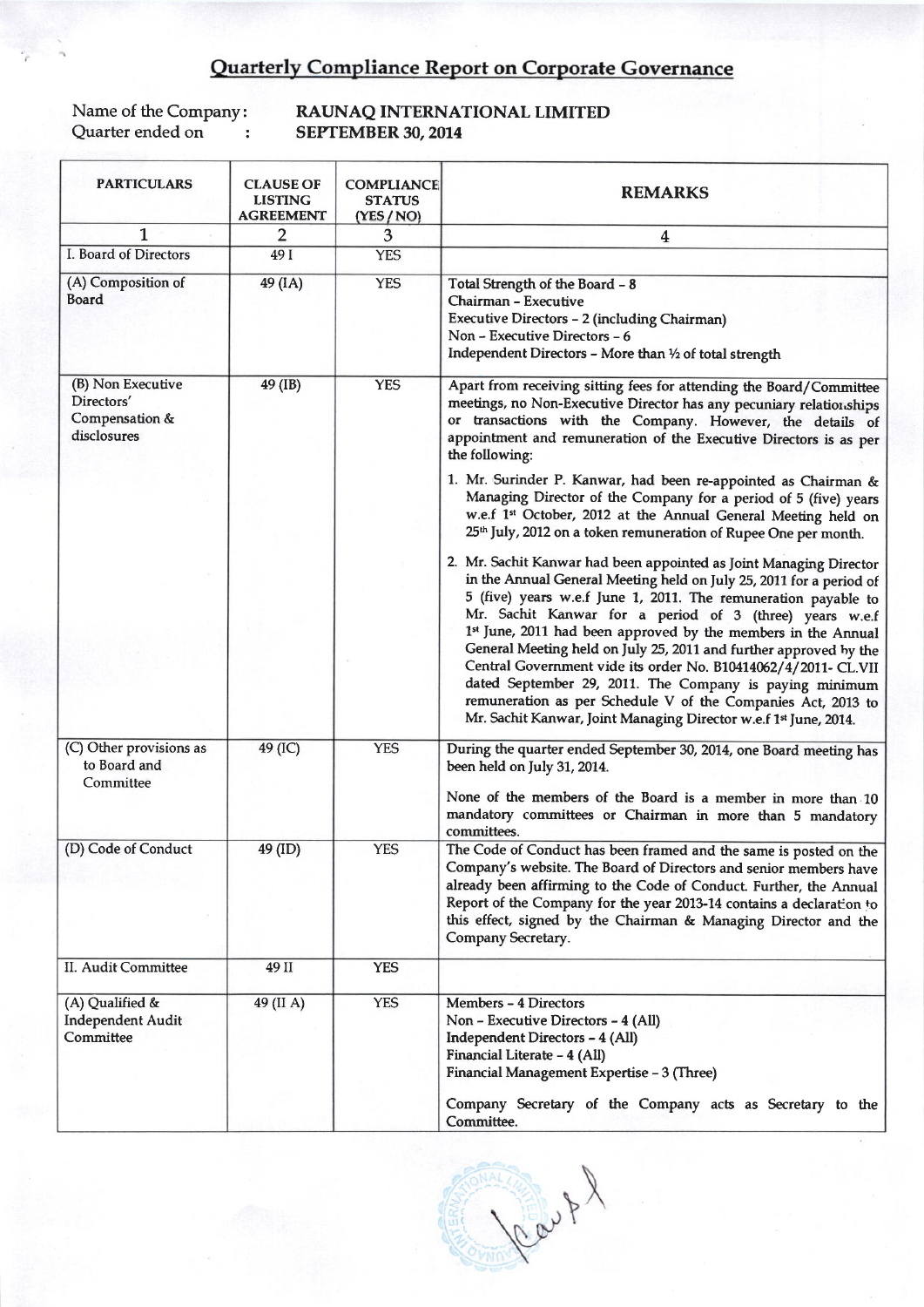| (B) Meeting of Audit<br>Committee                                              | 49 (II B) | <b>YES</b> | During the quarter ended September 30, 2014, One meeting has been<br>held on July 31, 2014.                                                                                                                                                                                                                                                                                                                                                                                                                                                                                                                                                                                                    |
|--------------------------------------------------------------------------------|-----------|------------|------------------------------------------------------------------------------------------------------------------------------------------------------------------------------------------------------------------------------------------------------------------------------------------------------------------------------------------------------------------------------------------------------------------------------------------------------------------------------------------------------------------------------------------------------------------------------------------------------------------------------------------------------------------------------------------------|
| (C) Powers of Audit<br>Committee                                               | 49 (II C) | <b>YES</b> | The Board of Directors in its meeting held on 31 <sup>st</sup> July, 2014 approved<br>and adopted the revised terms of reference of the Audit Committee in<br>pursuance to the revised Clause 49 of the Listing Agreement with<br>effect from 1st October, 2014.                                                                                                                                                                                                                                                                                                                                                                                                                               |
| (D) Role of Audit<br>Committee                                                 | 49 (II D) | <b>YES</b> | The Board of Directors of the Company in its meeting held on<br>30th May, 2014 has also adequately defined the role of Audit<br>Committee as per revised Clause 49 of the Listing Agreement with the<br>stock exchanges with effect from 1st October, 2014.                                                                                                                                                                                                                                                                                                                                                                                                                                    |
| (E) Review of<br>information by Audit<br>Committee                             | 49 (II E) | <b>YES</b> | The Audit Committee periodically reviews the required information.                                                                                                                                                                                                                                                                                                                                                                                                                                                                                                                                                                                                                             |
| III. Subsidiary<br>Companies                                                   | 49 (III)  | <b>YES</b> | As on September 30, 2014, the Company has one unlisted subsidiary<br>Company i.e. Xlerate Driveline India Limited (XDIL).<br>1. Xlerate Driveline India Limited (XDIL) is a material non<br>listed Indian subsidiary Company of the Company as on<br>September 30, 2014.<br>The Audit Committee shall review the financial statements,<br>$2 -$<br>in particular, the investments made by the unlisted<br>subsidiary company.<br>The minutes of the Board meetings of the XDIL are placed at<br>3.<br>the Board meeting of the Company. The Board of Directors of<br>the company periodically reviews a statement of all<br>significant transactions and arrangements entered into by<br>XDIL. |
| <b>IV.</b> Disclosures                                                         | 49 (IV)   | <b>YES</b> |                                                                                                                                                                                                                                                                                                                                                                                                                                                                                                                                                                                                                                                                                                |
| (A) Basis of related party<br>transaction                                      | 49 (IV A) | <b>YES</b> | The requisite statement(s)/detail(s) pertaining to the following<br>transactions are placed before the Audit Committee periodically:-<br>a) A statement, in summary form, of transaction with related parties<br>in the ordinary course of Business.<br>b) Details of material individual transactions with related parties,<br>which are not in the normal course of business.<br>c) Details of material individual transactions with related parties or<br>others, which are not on an arm's length basis together with<br>management justification for the same.                                                                                                                            |
| (B) Disclosure of<br><b>Accounting Treatments</b>                              | 49 (IV B) | N.A.       | Not applicable for the quarter.                                                                                                                                                                                                                                                                                                                                                                                                                                                                                                                                                                                                                                                                |
| (C) Board Disclosures-<br>Risk management                                      | 49 (IV C) | <b>YES</b> | The Board of directors of the Company in its meeting held on<br>February 03, 2012 laid down the procedures for risk assessment and<br>minimization procedures. The Board in its meeting held on<br>July 31, 2014 reviewed Company's financial and risk management<br>policies.                                                                                                                                                                                                                                                                                                                                                                                                                 |
| (D) Proceeds from public<br>issues, rights issues,<br>preferential issues etc. | 49 (IV D) | N.A.       | Not applicable for the quarter.                                                                                                                                                                                                                                                                                                                                                                                                                                                                                                                                                                                                                                                                |
| (E) Remuneration of<br><b>Directors</b>                                        | 49 (IV E) | <b>YES</b> | All disclosures on the "Remuneration of Directors" as per the<br>requirements have been made in the Corporate Governance Report<br>Section of the Annual Report for the financial year 2013-2014.                                                                                                                                                                                                                                                                                                                                                                                                                                                                                              |
| (F) Management                                                                 | 49 (IV F) | <b>YES</b> | Management Discussion and Analysis Report forms part of the<br>Annual Report 2013-14 to the shareholders.                                                                                                                                                                                                                                                                                                                                                                                                                                                                                                                                                                                      |

Veronis Caup